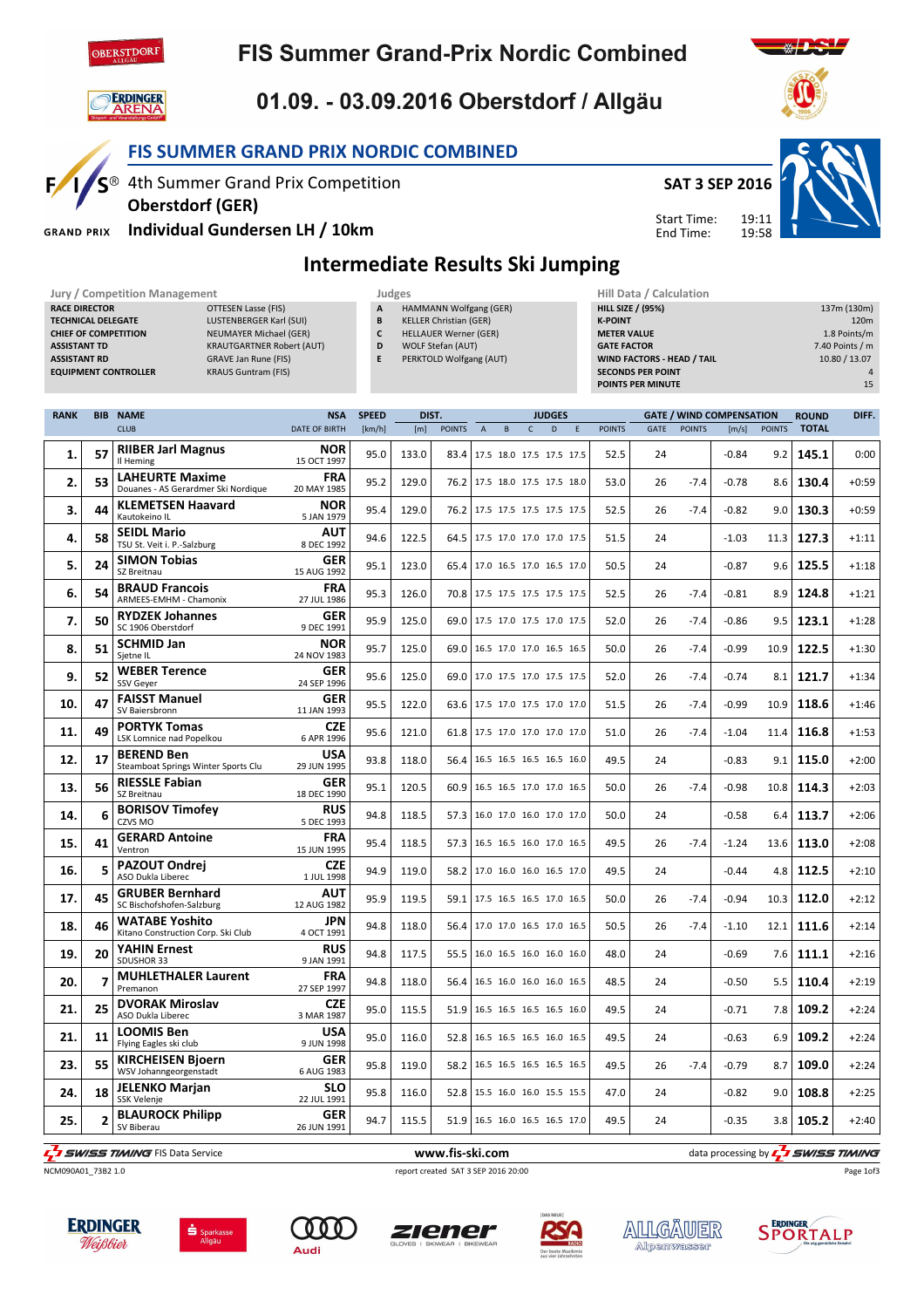

## **FIS Summer Grand-Prix Nordic Combined**



1/S®

 $F/$ 

### 01.09. - 03.09.2016 Oberstdorf / Allgäu

#### FIS SUMMER GRAND PRIX NORDIC COMBINED

4th Summer Grand Prix Competition



Start Time: End Time:

19:11 19:58



Individual Gundersen LH / 10km **GRAND PRIX** 

Oberstdorf (GER)

### Intermediate Results Ski Jumping

| <b>BIB</b> | <b>NAME</b>                                                   | <b>NSA</b>                | <b>SPEED</b> |       |               |                           |                                                      |              |   |   |                                                                                                                                                                                                                                                                                                                                                                                                                                                                                                                                                                                                                                                                                                                                                                                                                                                                                                                                              |      |               |         |               | <b>ROUND</b>                    | DIFF.   |
|------------|---------------------------------------------------------------|---------------------------|--------------|-------|---------------|---------------------------|------------------------------------------------------|--------------|---|---|----------------------------------------------------------------------------------------------------------------------------------------------------------------------------------------------------------------------------------------------------------------------------------------------------------------------------------------------------------------------------------------------------------------------------------------------------------------------------------------------------------------------------------------------------------------------------------------------------------------------------------------------------------------------------------------------------------------------------------------------------------------------------------------------------------------------------------------------------------------------------------------------------------------------------------------------|------|---------------|---------|---------------|---------------------------------|---------|
|            | <b>CLUB</b>                                                   | <b>DATE OF BIRTH</b>      | [km/h]       | [m]   | <b>POINTS</b> | $\boldsymbol{\mathsf{A}}$ | B                                                    | $\mathsf{C}$ | D | E | <b>POINTS</b>                                                                                                                                                                                                                                                                                                                                                                                                                                                                                                                                                                                                                                                                                                                                                                                                                                                                                                                                | GATE | <b>POINTS</b> | [m/s]   | <b>POINTS</b> | <b>TOTAL</b>                    |         |
| 19         | <b>HAUG Tobias</b><br>SV Baiersbronn                          | GER<br>25 JUN 1993        | 94.8         | 114.0 | 49.2          |                           |                                                      |              |   |   | 48.5                                                                                                                                                                                                                                                                                                                                                                                                                                                                                                                                                                                                                                                                                                                                                                                                                                                                                                                                         | 24   |               | $-0.66$ | 7.3           | 105.0                           | $+2:40$ |
| 48         | <b>REHRL Franz-Josef</b><br>WSV Ramsau-Steiermark             | AUT<br>15 MAR 1993        | 95.1         | 117.0 |               |                           |                                                      |              |   |   | 49.5                                                                                                                                                                                                                                                                                                                                                                                                                                                                                                                                                                                                                                                                                                                                                                                                                                                                                                                                         | 26   | $-7.4$        | $-0.73$ | 8.0           | 104.7                           | $+2:42$ |
| 23         | <b>ORTER Philipp</b><br>SV Villach-Kaernten                   | <b>AUT</b><br>16 FEB 1994 | 94.5         | 113.5 | 48.3          |                           |                                                      |              |   |   | 48.5                                                                                                                                                                                                                                                                                                                                                                                                                                                                                                                                                                                                                                                                                                                                                                                                                                                                                                                                         | 24   |               | $-0.67$ | 7.4           | 104.2                           | $+2:44$ |
| 30         | <b>SHIMIZU Aguri</b><br>Euglena Ski Club                      | JPN<br>9 MAR 1992         | 94.4         | 113.0 | 47.4          |                           |                                                      |              |   |   | 47.5                                                                                                                                                                                                                                                                                                                                                                                                                                                                                                                                                                                                                                                                                                                                                                                                                                                                                                                                         | 24   |               | $-0.76$ | 8.4           | 103.3                           | $+2:47$ |
| 16         | <b>SARC Leon</b><br><b>Ssk Menges</b>                         | <b>SLO</b><br>28 MAY 1996 | 94.4         | 113.0 | 47.4          |                           |                                                      |              |   |   | 48.0                                                                                                                                                                                                                                                                                                                                                                                                                                                                                                                                                                                                                                                                                                                                                                                                                                                                                                                                         | 24   |               | $-0.69$ | 7.6           | 103.0                           | $+2:48$ |
| 28         | <b>FRITZ Martin</b><br>WSV Murau-Steiermark                   | <b>AUT</b><br>24 OCT 1994 | 95.0         | 111.5 | 44.7          |                           |                                                      |              |   |   | 49.0                                                                                                                                                                                                                                                                                                                                                                                                                                                                                                                                                                                                                                                                                                                                                                                                                                                                                                                                         | 24   |               | $-0.82$ | 9.0           | 102.7                           | $+2:50$ |
| 40         | <b>ILVES Kristian</b><br>Elva Skiclub                         | <b>EST</b><br>10 JUN 1996 | 95.4         | 114.0 | 49.2          |                           |                                                      |              |   |   | 48.5                                                                                                                                                                                                                                                                                                                                                                                                                                                                                                                                                                                                                                                                                                                                                                                                                                                                                                                                         | 26   | $-7.4$        | $-1.01$ | 11.1          | 101.4                           | $+2:55$ |
| 37         | <b>HIRVONEN Eero</b><br>Jyvaeskylae SC                        | <b>FIN</b><br>30 JAN 1996 | 94.6         | 111.5 | 44.7          |                           |                                                      |              |   |   | 48.0                                                                                                                                                                                                                                                                                                                                                                                                                                                                                                                                                                                                                                                                                                                                                                                                                                                                                                                                         | 25   | $-3.7$        | $-1.10$ | 12.1          | 101.1                           | $+2:56$ |
| 43         | <b>EDELMANN Tino</b><br><b>SCM Zella-Mehlis</b>               | <b>GER</b><br>13 APR 1985 | 95.7         | 115.0 |               |                           |                                                      |              |   |   | 49.5                                                                                                                                                                                                                                                                                                                                                                                                                                                                                                                                                                                                                                                                                                                                                                                                                                                                                                                                         | 26   | $-7.4$        | $-0.72$ | 7.9           | 101.0                           | $+2:56$ |
| 42         | <b>FLETCHER Taylor</b><br>Steamboat Springs Winter Sports Clu | <b>USA</b><br>11 MAY 1990 | 94.7         | 113.0 |               |                           |                                                      |              |   |   | 48.0                                                                                                                                                                                                                                                                                                                                                                                                                                                                                                                                                                                                                                                                                                                                                                                                                                                                                                                                         | 26   | $-7.4$        | $-1.15$ | 12.6          | 100.6                           | $+2:58$ |
| 36         | <b>SLOWIOK Pawel</b><br><b>AZS AWF Katowice</b>               | <b>POL</b><br>31 MAR 1992 | 95.1         | 112.0 |               |                           |                                                      |              |   |   | 48.0                                                                                                                                                                                                                                                                                                                                                                                                                                                                                                                                                                                                                                                                                                                                                                                                                                                                                                                                         | 25   | $-3.7$        | $-0.94$ | 10.3          | 100.2                           | $+3:00$ |
| 10         | <b>DENDA Hidefumi</b><br>liyama High School                   | JPN<br>16 DEC 1997        | 94.0         | 111.0 |               |                           |                                                      |              |   |   | 48.5                                                                                                                                                                                                                                                                                                                                                                                                                                                                                                                                                                                                                                                                                                                                                                                                                                                                                                                                         | 24   |               | $-0.53$ | 5.8           | 98.1                            | $+3:08$ |
| 32         | <b>LEMMERER Harald</b><br>WSC Bad Mitterndorf-Steiermark      | AUT<br>30 DEC 1991        | 95.1         | 111.0 | 43.8          |                           |                                                      |              |   |   | 48.0                                                                                                                                                                                                                                                                                                                                                                                                                                                                                                                                                                                                                                                                                                                                                                                                                                                                                                                                         | 25   | $-3.7$        | $-0.90$ | 9.9           | 98.0                            | $+3:08$ |
| 12         | <b>TIIRMAA Karl-August</b><br>Põhjakotkas Otepää              | <b>EST</b><br>7 JUL 1989  | 95.0         | 109.5 |               |                           |                                                      |              |   |   | 47.0                                                                                                                                                                                                                                                                                                                                                                                                                                                                                                                                                                                                                                                                                                                                                                                                                                                                                                                                         | 24   |               | $-0.79$ | 8.7           | 96.8                            | $+3:13$ |
| 34         | <b>LANGE Jakob</b><br>WSV Kiefersfelden                       | <b>GER</b><br>5 AUG 1995  | 95.1         | 110.5 | 42.9          |                           |                                                      |              |   |   | 48.0                                                                                                                                                                                                                                                                                                                                                                                                                                                                                                                                                                                                                                                                                                                                                                                                                                                                                                                                         | 25   | $-3.7$        | $-0.82$ | 9.0           | 96.2                            | $+3:16$ |
| 31         | <b>NAGAI Hideaki</b><br>Gifu Hino Motors Ski Team             | JPN<br>5 SEP 1983         | 94.7         | 110.0 |               |                           |                                                      |              |   |   | 48.0                                                                                                                                                                                                                                                                                                                                                                                                                                                                                                                                                                                                                                                                                                                                                                                                                                                                                                                                         | 25   | $-3.7$        | $-0.90$ | 9.9           | 96.2                            | $+3:16$ |
| 29         | <b>ANDERSEN Espen</b><br>Lommedalen IL                        | <b>NOR</b><br>28 OCT 1993 | 94.1         | 109.0 |               |                           |                                                      |              |   |   | 47.5                                                                                                                                                                                                                                                                                                                                                                                                                                                                                                                                                                                                                                                                                                                                                                                                                                                                                                                                         | 24   |               | $-0.70$ | 7.7           | 95.4                            | $+3:19$ |
| 27         | <b>GEIGER Vinzenz</b><br>SC 1906 Oberstdorf                   | GER<br>24 JUL 1997        | 94.4         | 109.5 |               |                           |                                                      |              |   |   | 47.0                                                                                                                                                                                                                                                                                                                                                                                                                                                                                                                                                                                                                                                                                                                                                                                                                                                                                                                                         | 24   |               | $-0.66$ | 7.3           | 95.4                            | $+3:19$ |
| 13         | YAMAMOTO Ryota<br>liyama High School                          | JPN<br>13 MAY 1997        | 93.1         | 108.5 |               |                           |                                                      |              |   |   | 48.0                                                                                                                                                                                                                                                                                                                                                                                                                                                                                                                                                                                                                                                                                                                                                                                                                                                                                                                                         | 24   |               | $-0.72$ | 7.9           | 95.2                            | $+3:20$ |
| 22         | <b>VYTRVAL Jan</b>                                            | <b>CZE</b><br>8 MAY 1998  | 94.1         | 109.5 |               |                           |                                                      |              |   |   | 47.0                                                                                                                                                                                                                                                                                                                                                                                                                                                                                                                                                                                                                                                                                                                                                                                                                                                                                                                                         | 24   |               | $-0.54$ | 5.9           | 94.0                            | $+3:24$ |
| 39         | <b>MOAN Magnus H.</b><br><b>Byaasen IL</b>                    | <b>NOR</b><br>26 AUG 1983 | 95.0         | 109.0 |               |                           |                                                      |              |   |   | 45.0                                                                                                                                                                                                                                                                                                                                                                                                                                                                                                                                                                                                                                                                                                                                                                                                                                                                                                                                         | 25   | $-3.7$        | $-1.11$ | 12.2          | 93.7                            | $+3:26$ |
| 1          | <b>DUENKEL Michael</b><br><b>SWV Goldlauter</b>               | <b>GER</b><br>16 AUG 1989 | 94.2         | 109.0 |               |                           |                                                      |              |   |   | 47.5                                                                                                                                                                                                                                                                                                                                                                                                                                                                                                                                                                                                                                                                                                                                                                                                                                                                                                                                         | 24   |               | $-0.52$ | 5.7           | 93.4                            | $+3:27$ |
| 33         | <b>GERSTGRASER Paul</b><br>SV Schwarzach-Salzburg             | <b>AUT</b><br>22 MAY 1995 | 94.5         | 107.0 |               |                           |                                                      |              |   |   | 47.0                                                                                                                                                                                                                                                                                                                                                                                                                                                                                                                                                                                                                                                                                                                                                                                                                                                                                                                                         | 25   | $-3.7$        | $-0.98$ | 10.8          | 90.7                            | $+3:38$ |
| 38         | <b>FLASCHBERGER Bernhard</b><br>TSU St. Veit-Salzburg         | <b>AUT</b><br>6 JUL 1996  | 94.3         | 105.0 |               |                           |                                                      |              |   |   | 46.5                                                                                                                                                                                                                                                                                                                                                                                                                                                                                                                                                                                                                                                                                                                                                                                                                                                                                                                                         | 25   | $-3.7$        | $-1.24$ | 13.6          | 89.4                            | $+3:43$ |
| 4          | <b>PASICHNYK Viktor</b><br>Kremenets Ski School               | <b>UKR</b><br>2 DEC 1992  | 94.4         | 106.0 |               |                           |                                                      |              |   |   | 46.5                                                                                                                                                                                                                                                                                                                                                                                                                                                                                                                                                                                                                                                                                                                                                                                                                                                                                                                                         | 24   |               | $-0.54$ | 5.9           | 87.2                            | $+3:52$ |
| 14         | <b>LOOMIS Adam</b><br>Flying Eagles Ski Club                  | <b>USA</b><br>19 MAR 1992 | 94.4         | 105.0 |               |                           |                                                      |              |   |   | 46.5                                                                                                                                                                                                                                                                                                                                                                                                                                                                                                                                                                                                                                                                                                                                                                                                                                                                                                                                         | 24   |               | $-0.62$ | 6.8           | 86.3                            | $+3:55$ |
| 3          | <b>MUTRU Leevi</b><br>Lahti SC                                | <b>FIN</b><br>16 MAY 1995 | 94.5         | 107.0 |               |                           |                                                      |              |   |   | 43.0                                                                                                                                                                                                                                                                                                                                                                                                                                                                                                                                                                                                                                                                                                                                                                                                                                                                                                                                         | 24   |               | $-0.58$ | 6.4           | 86.0                            | $+3:56$ |
| 21         | <b>HEROLA Matti</b><br>Puijo Ski club                         | FIN<br>9 NOV 1993         | 94.9         | 103.0 |               |                           |                                                      |              |   |   | 45.5                                                                                                                                                                                                                                                                                                                                                                                                                                                                                                                                                                                                                                                                                                                                                                                                                                                                                                                                         | 24   |               | $-0.72$ | 7.9           | 82.8                            | $+4:09$ |
| 8          | <b>PARK Je-Un</b>                                             | KOR<br>11 MAR 1993        | 94.0         | 98.0  |               |                           |                                                      |              |   |   | 45.0                                                                                                                                                                                                                                                                                                                                                                                                                                                                                                                                                                                                                                                                                                                                                                                                                                                                                                                                         | 24   |               | $-0.51$ | 5.6           | 71.0                            | $+4:56$ |
|            |                                                               |                           |              |       |               | DIST.                     | 54.6<br>51.0<br>47.4<br>45.6<br>43.8<br>39.3<br>40.2 |              |   |   | <b>JUDGES</b><br>16.5 16.0 16.0 16.5 16.0<br>16.5 16.5 16.5 16.5 16.0<br>16.5 16.0 16.0 16.5 16.0<br>16.5 16.0 15.5 16.0 15.5<br>16.0 16.0 16.0 16.0 15.5<br>16.5 16.0 16.0 16.5 16.5<br>16.5 16.0 16.0 16.5 16.0<br>16.0 16.0 15.5 16.0 16.0<br>16.5 16.5 17.0 16.5 16.5<br>16.5 16.0 16.0 16.0 16.0<br>16.5 16.0 15.5 16.0 16.0<br>16.0 16.5 16.0 16.5 16.0<br>16.0 16.0 16.0 16.0 16.0<br>41.1   15.0 16.0 15.5 15.5 16.0<br>16.5 16.0 16.0 16.0 15.5<br>42.0   16.0 16.0 16.0 16.5 16.0<br>40.2 16.5 16.0 15.5 16.0 15.5<br>41.1   15.5 15.0 16.0 16.0 15.5<br>16.0 16.0 16.0 16.5 15.5<br>41.1   15.5 16.0 15.5 16.0 15.5<br>15.0 15.0 15.0 15.0 15.0<br>40.2 15.5 15.5 16.0 16.0 16.0<br>36.6 16.0 15.5 15.5 16.0 15.5<br>33.0   15.5 15.5 15.5 15.5 15.5<br>34.8   15.5 16.0 15.5 15.5 15.5<br>33.0   15.5 15.5 15.5 15.5 15.0<br>36.6   15.0 14.5 14.0 14.5 13.5<br>29.4 15.5 15.0 15.0 15.5 14.0<br>20.4   15.5 15.0 15.0 15.0 15.0 |      |               |         |               | <b>GATE / WIND COMPENSATION</b> |         |



**F**<br>Examples and the service www.fis-ski.com data processing by  $\frac{1}{2}$  SWISS TIMING



Page 2of3